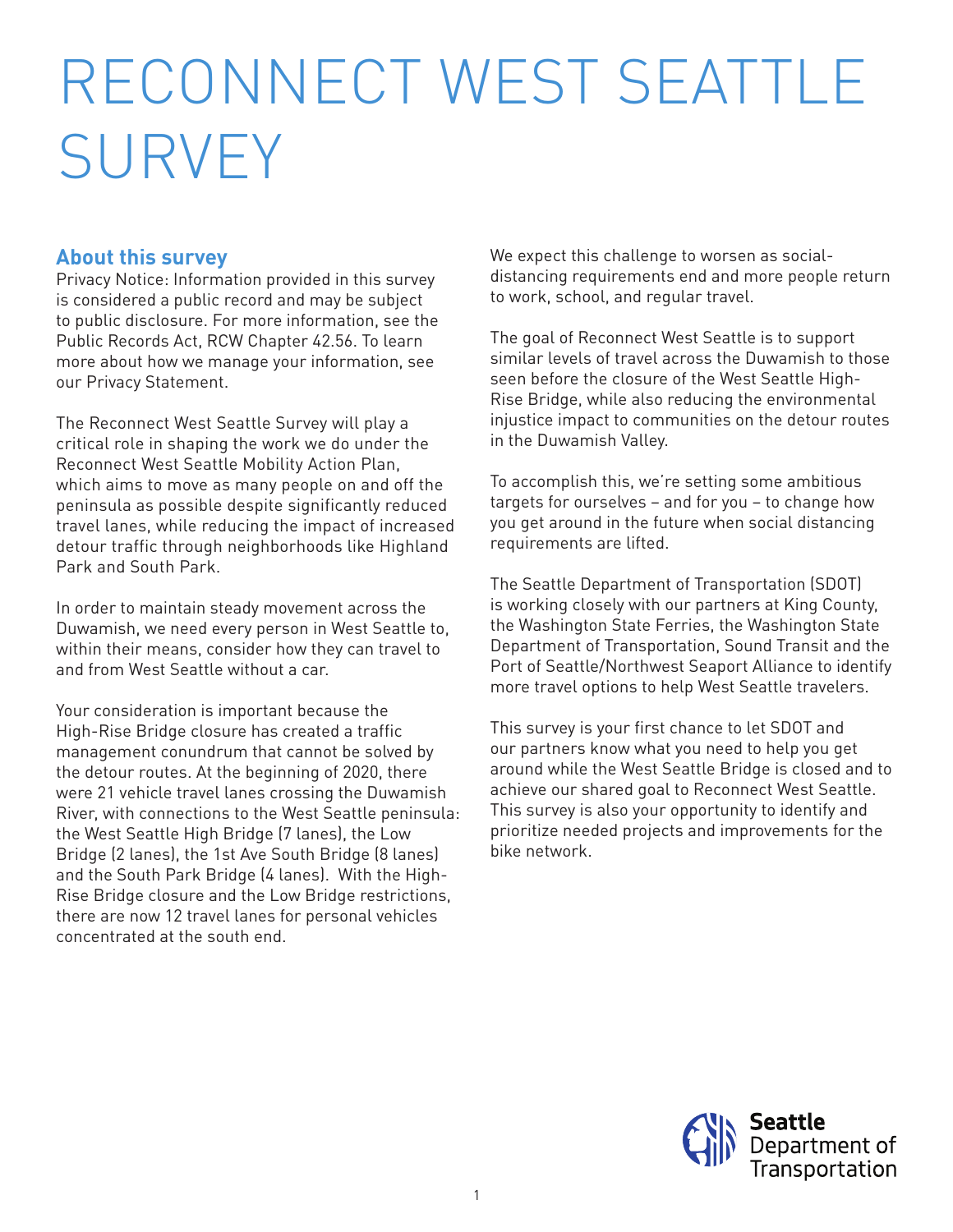## **About you**

Please tell us a little bit about yourself and where you live in West Seattle.

#### **1. Select your zip code for your primary residence:**

| $\Box$ 98116                  |  |
|-------------------------------|--|
| $\Box$ 98136                  |  |
| $\Box$ 98126                  |  |
| $\Box$ 98146                  |  |
| $\Box$ 98168                  |  |
| $\Box$ 98108                  |  |
| $\Box$ 98106                  |  |
| $\Box$ Other (please specify) |  |

#### **2. Enter the zip code for your most frequent destination outside of West Seattle (i.e. Work, school)**

#### **3. What is your age?**

- $\Box$  11 17
- $\Box$  18 24
- $\Box$  25 30
- $\Box$  31 35
- $\Box$  36 40
- $\Box$  41 50
- $\Box$  51 64
- $\Box$  65+

#### **4. Do you identify as: (Check all that apply)**

- □ American Indian or Alaska Native
- $\Box$  Asian
- □ Black or African American
- $\Box$  Hispanic or Latino/a
- □ Native Hawaiian or Pacific Islander
- □ White
- $\Box$  Other (please specify):

#### **5. In what language do you speak most frequently?**

#### **6. What do you call your neighborhood where you live (open ended)?**

# **Your regular trip patterns BEFORE the bridge closure and social distancing**

Please share with us a quick summary of your regular trip habits prior to the High-Rise Bridge closure in March 2020 and the social-distancing impacts of COVID-19.

Note: If your typical trip was multi-part, choose what mode you used for the longest (longest = distance) segment by distance.

#### **7. Before March 2020, how many days per week did you use the following options to travel to/from West Seattle? Indicate the longest distance leg of your trip if you use several options.**

Indicate how many days per week you previously used each option to travel to/from West Seattle: (0-7)

- Work from home, telework, distance learning,
- or other means of omitting a regular trip
- \_\_\_\_ Drive alone or use an Uber, Lyft, taxi or similar
- \_\_\_\_ Carpool
- \_\_\_\_ Employer shuttle (private bus)
- \_\_\_\_ Vanpool or vanshare
- \_\_\_\_ Bus (public transit)
- \_\_\_\_ Water taxi
- \_\_\_\_ Bike including bikeshare
- \_\_\_\_ Walk
- \_\_\_\_ Other

#### **8. Prior to March 2020 and the social distancing impacts of COVID-19, at what times did you typically travel to/from West Seattle to work, school or other regular destinations? (Select all that apply)**

- $\Box$  During the day at peak commute times (approx. 6-9 am, 4-7 pm)
- $\Box$  At non-peak times (between 9am and 4pm; overnight from 7pm to 5am)
- $\Box$  It varied depending on schedule for work, school, etc.
- $\Box$  I don't have a regular destination outside of West Seattle so I only travel over the Duwamish intermittently
- □ Other (please specify) <u>University</u>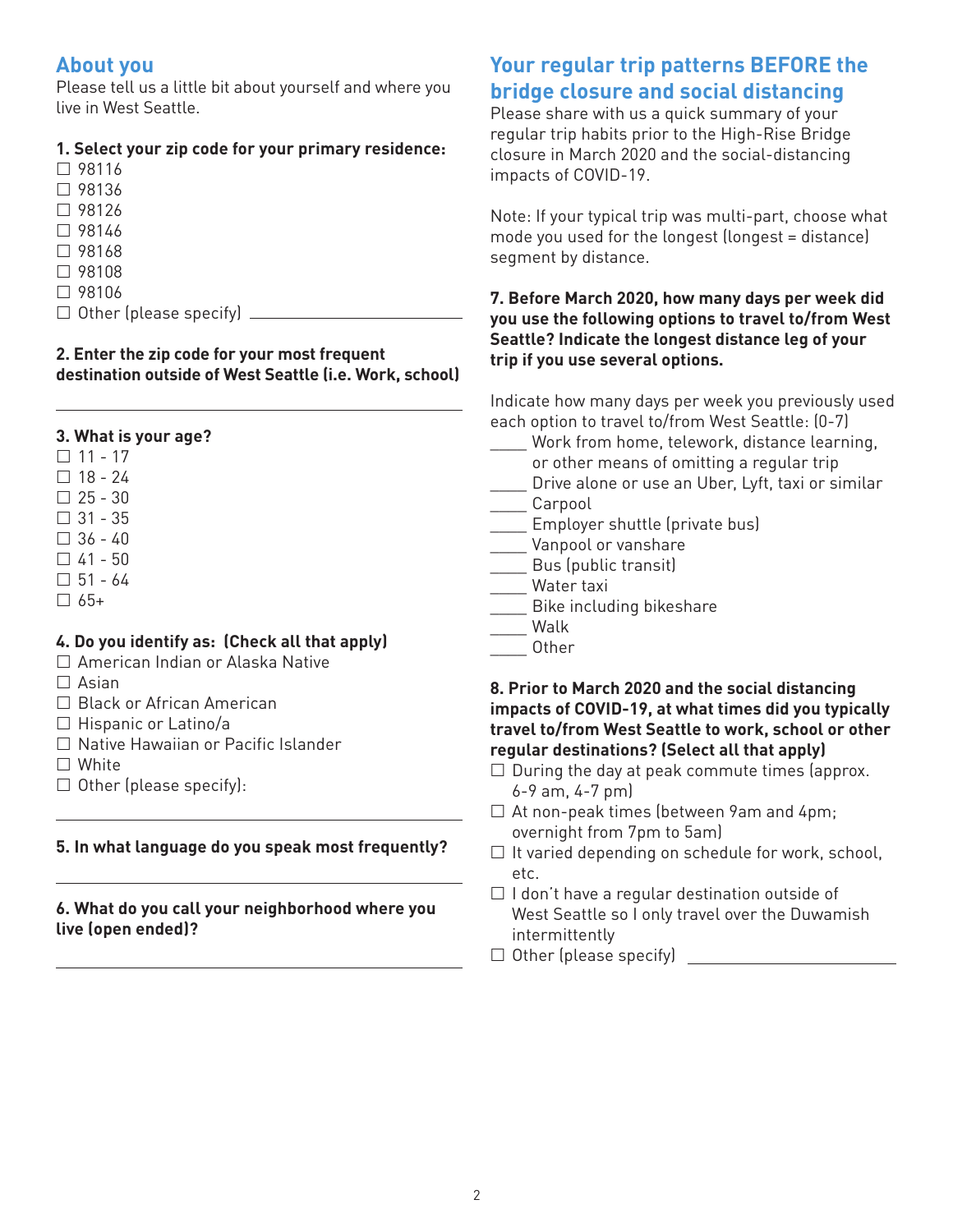## **Your regular trip patterns TODAY during the bridge closure and social distancing**

The current social-distancing orders that started in March, coupled with the West Seattle High Bridge Closure on March 23, have significantly changed how and when many people travel. Please help us understand how or if you are traveling across the Duwamish today.

Note: If your typical trip is multi-part, choose what mode you use for the longest (longest = distance) segment by distance.

#### **9. How many days per week do you currently use the following options to travel to/from West Seattle?**

Note: If your typical trip is multi-part, choose what mode you will use for the longest (longest = distance) segment by distance.

Indicate how many days per week you currently use each option to travel to/from West Seattle: (0-7)

- Work from home, telework, distance learning, or other means of omitting a regular trip
- \_\_\_\_ Drive alone or use an Uber, Lyft, taxi or similar \_\_\_\_ Carpool
- \_\_\_\_ Employer shuttle (private bus)
- \_\_\_\_ Vanpool or vanshare
- \_\_\_\_ Bus (public transit)
- \_\_\_\_ Water taxi
- \_\_\_\_ Bike including bikeshare
- \_\_\_\_ Walk
- \_\_\_\_ Other

## **Your predicted regular trip patterns AFTER social distancing, but during bridge closure.**

How might you travel across the Duwamish in the future when social distancing requirements are lifted, but the West Seattle High-Rise Bridge remains closed?

Note: If your typical trip is multi-part, choose what mode you will use for the longest (longest = distance) segment by distance.

#### **10. Once social distancing requirements end, how many days per week would you replace a trip by working from home, using distance learning, or any other way of avoiding a trip across the Duwamish?**

- $\Box$  0  $\Box$  1
- $\Box$  2
- $\Box$  3
- $\Box$  4
- 5
- $\Box$  6
- $\Box$  7

#### **11. What would help you take fewer trips where you drive alone or use Uber, Lyft, or a taxi?**

- $\Box$  More flexibility from employer/school
- $\Box$  Better technology and/or internet connectivity
- $\square$  Shared workspaces or similar option in West Seattle
- $\Box$  It is not possible to perform my work/studies/ errands etc. remotely and so I can't omit my usual trips
- Other (please specify)

#### **12. Once social distancing requirements end, how many days per week would you take a trip where you drive alone or use an Uber, Lyft, or taxi over the Duwamish?**

- $\Box$  0 □ 1  $\Box$  2  $\Box$  3
- $\Box$  4
- □ 5
- $\Box$  6
- $\Box$  7

#### **13. Why or why not would you take a trip where you drive alone or use an Uber, Lyft, or taxi over the Duwamish?**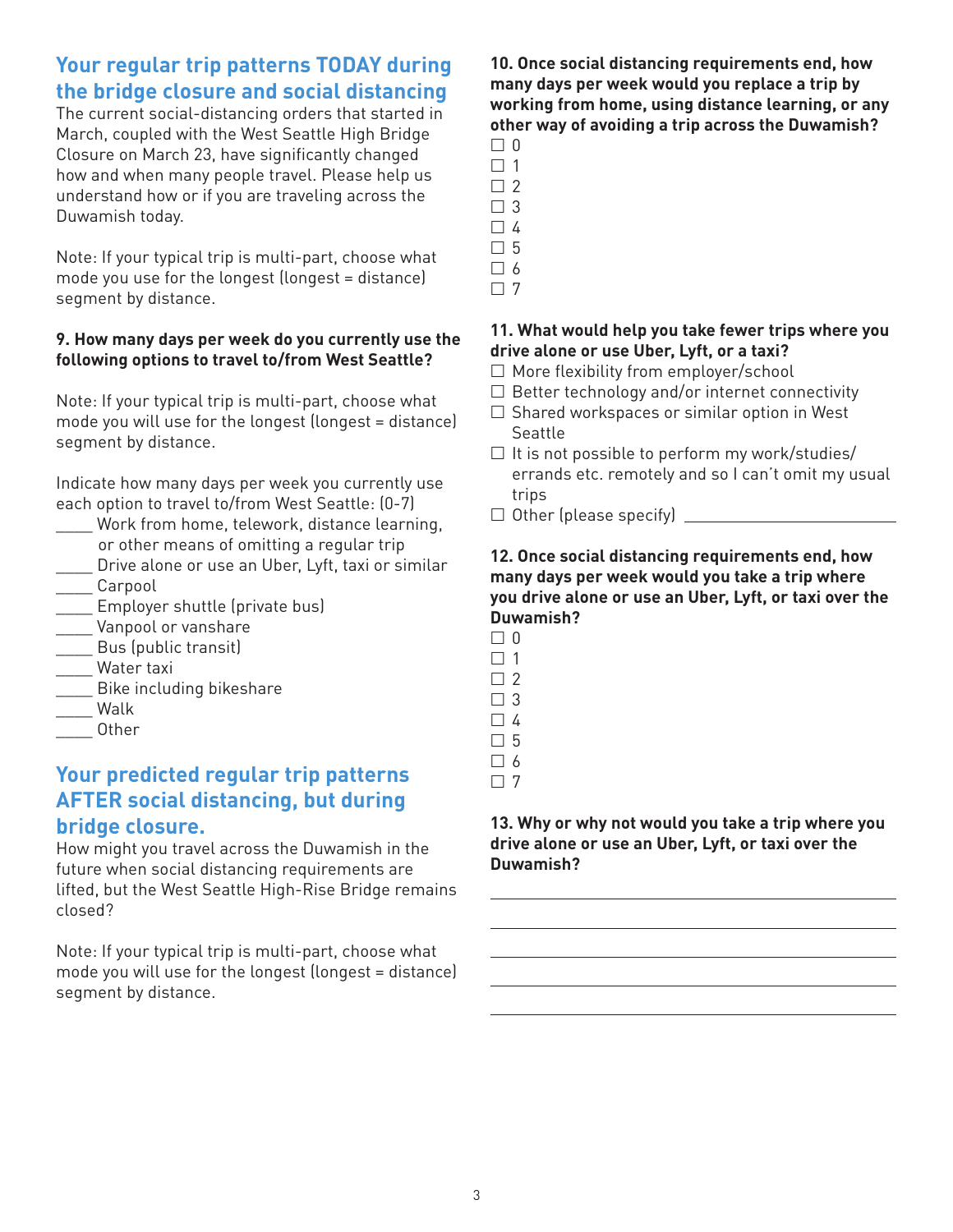**14. Once social distancing requirements end, how many days per week would you take bus public transit to cross the Duwamish?**

- $\Box$
- $\Box$  1
- $\Box$  2
- $\Box$  3
- $\Box$  4
- □ 5
- □ 6
- $\Box$  7

#### **15. What would help you take bus public transit more often?**

- $\Box$  A bus route that gets me closer to my destination (please provide more details in the comments)
- $\Box$  Bus stop(s) closer to my home or work (please provide more details in the comments)
- $\Box$  The bus comes more often
- $\Box$  The bus comes at different times
- $\Box$  Once on the bus, travel to or from a destination is faster
- $\Box$  A park-and-ride option for bus (please provide more details in the comments)
- $\Box$  More affordable trips
- $\square$  Employer-sponsored transportation benefits (i.e. employer provided ORCA card)
- $\Box$  More accessible bus stops
- $\square$  A more accessible route to or from the bus stop
- $\Box$  Other (please provide more details in the comments)

Based on your answer to this question, please provide more details.

#### **16. Once social distancing requirements end, how often would you take the water taxi or water transit to work?**

- $\Box$  0  $\Box$  1
- $\Box$  2
- $\Box$  3
- $\Box$  4 5
- $\Box$  6

 $\Box$  7

#### **17. What would help you take water taxi or water transit more often?**

- $\Box$  A water taxi route that gets me closer to my destination (please provide more details in the comments)
- $\Box$  More frequent trips (water taxi comes more often/ at different times)
- $\Box$  Bus route, shuttle or ride from home to the water taxi
- $\Box$  The water taxi comes more often
- $\Box$  The water taxi comes at different times
- $\Box$  A water taxi route that gets me closer to my destination (please provide more details in the comments)
- $\Box$  Faster trips (versus other options)
- $\Box$  More parking options near water
- $\Box$  More affordable trips taxi
- $\square$  Employer-sponsored transportation benefits (i.e. employer provided ORCA card)
- □ More bike storage on water taxi
- $\Box$  More accessible water taxi
- $\Box$  A more accessible route to or from the water taxi
- $\Box$  Other (please provide more details in the comments)

Based on your answer to this question, please provide more details.

#### **18. Once social distancing requirements end, how many days per week would you use an employer shuttle to cross the Duwamish?**

- $\Box$  0
- $\Box$  1  $\Box$  2
- $\Box$  3
- $\Box$  4
- 5
- $\Box$  6
- $\Box$  7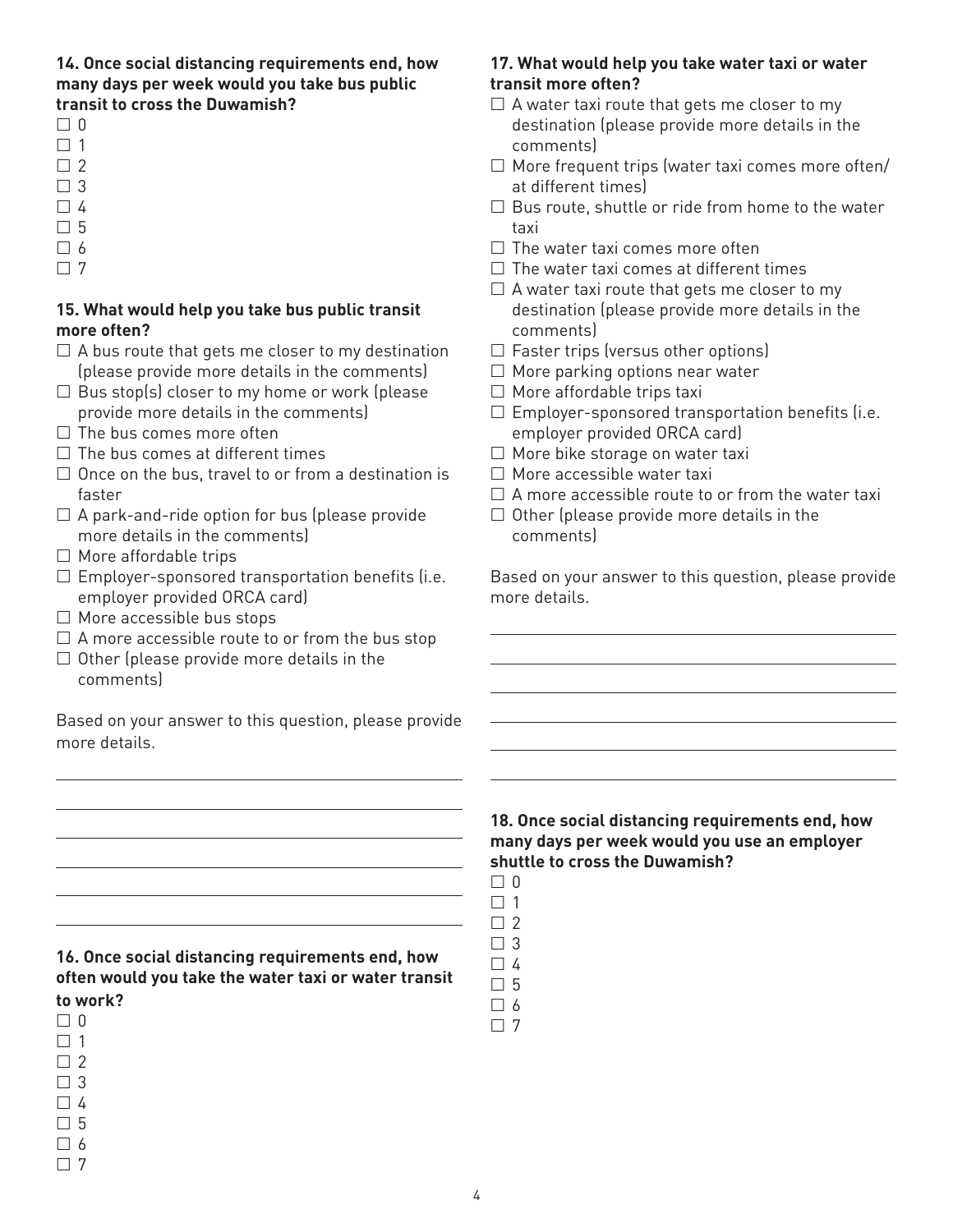#### **19. What would help you use employer shuttles more often?**

- $\Box$  The employer shuttle comes more often
- $\Box$  The employer shuttle comes at different times
- $\Box$  Different stops at origins and/or destinations
- $\Box$  More accessible employer shuttle
- $\Box$  My employer doesn't offer a shuttle currently
- $\Box$  Other (please specify)  $\Box$

#### **20. Once social distancing requirements end, how many days per week would you travel via carpool (driver and at least one passenger) over the Duwamish?**

- $\Box$  0
- $\Box$  1
- $\Box$  2
- $\Box$  3
- $\Box$  4
- □ 5
- 6
- $\Box$  7

## **21. What do you need to carpool more often?**

- $\Box$  Assistance finding someone with whom to carpool
- $\Box$  Assigned or available parking at your destination (work, school, other)
- $\Box$  A subsidy to offset the cost of driving and parking a carpool
- Other (please specify)

#### **22. Metro's Vanpool program provides low cost shared vans that include gas, insurance, and maintenance; many employers subsidize the cost, provide parking, and/or help organize van groups.**

Once social distancing requirements end, how many days per week would you use a King County Metro vanpool or vanshare to cross the Duwamish?

- 3 ⊔
- $\Box$  4 □ 5
- 6
- $\Box$  7

#### **23. What would help you use vanpools more often?**

- $\Box$  Help matching with other vanpool users in West Seattle
- $\Box$  More flexible work hours
- $\Box$  More flexible trip time to allow varied arrivals/ departures
- $\Box$  Subsidized trips
- □ Access to Lower Spokane Bridge detour route
- $\square$  Employer provided/subsidized vanpool parking
- $\Box$  More accessible metro vanpool or vanshare
- Other (please specify

#### **24. Do other people at your workplace use vanpools?**

□ Yes  $\Box$  No

- 
- $\Box$  I don't know

#### **25. Once social distancing requirements end, how many days per week would you travel via bike (including bikeshare) to cross the Duwamish?**

- $\Box$  0
- $\Box$  1
- $\Box$  2
- $\Box$  3  $\Box$  4
- □ 5
- $\Box$  6
- $\Box$  7

## **26. What would help you travel more often by bike?**

- $\Box$  If bikes were cheaper
- $\Box$  If e-bikes were more affordable
- $\Box$  If a bikeshare bike was available
- $\Box$  If I knew how to identify a biking route to my destinations
- $\Box$  If I had training or class to assist in bicycling
- $\Box$  If the weather was better
- $\Box$  If there was more secure parking so my bike would not be at risk of being stolen
- $\Box$  If I felt safer on my route, using improved bike lanes, paths, other bike facilities
- $\Box$  If I had more time to make bike trips
- $\square$  Biking does not work for my travel because of physical distance (destinations are too far away)
- $\square$  Biking does not work for my travel because of physical constraints (transporting children, carrying tools, physical ability, etc.)
- Other (please specify)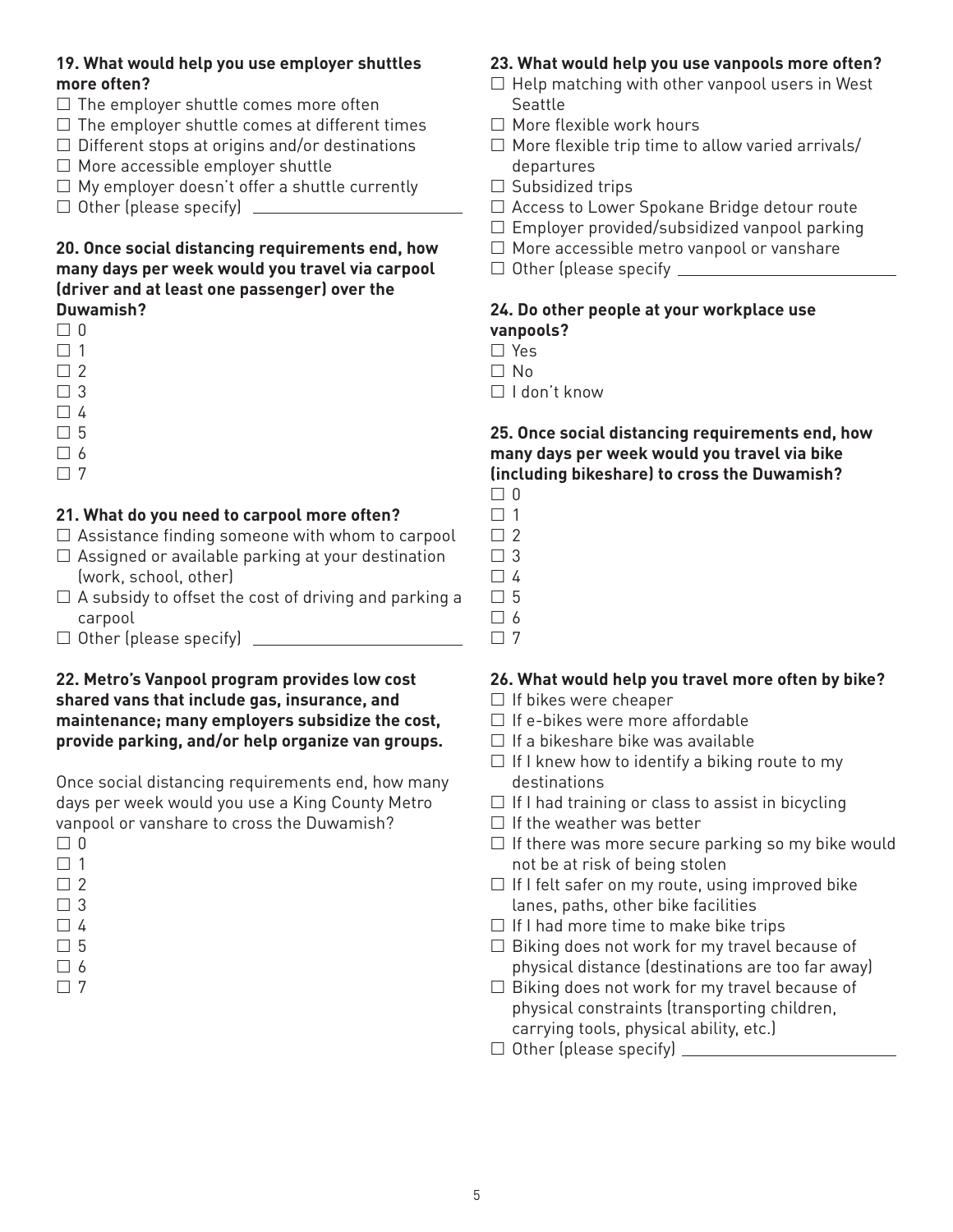**27. Once social distancing requirements end, how many days per week would you travel using another mode to cross the Duwamish?**

 $\Box$  $\Box$  1

- $\Box$  2
- $\Box$  3
- 4
- □ 5
- □ 6
- $\Box$  7

#### **28. What would help you use that other mode?**

**29. How else might you travel across the Duwamish?**

#### **Bike Network Prioritization Process Check this while you're here!**

If you currently use or would like to use bike facilities in the West Seattle and neighboring areas, please complete this section of the survey. Otherwise, please select "next" to continue the survey.

#### **30. How would you prioritize this list of bike projects? Please pick up to 10 bike projects to prioritize.**

While a much larger mix of projects remain on our radar, we recognize the need for immediate action. Therefore, the list includes projects that 1) can be completed within a year, and 2) cost less than \$100,000. It is our intention to implement the final projects as soon as possible, in less than a year.

| 1            |  |
|--------------|--|
| $\mathbf{2}$ |  |
| 3            |  |
| 4            |  |
| 5            |  |
| 6            |  |
| 7            |  |
| 8            |  |
| 9            |  |
| 10           |  |

**31. What else would you like us to know or consider? Use this space to tell us.**

**32. What is the most important thing the City of Seattle or other agency partners (Port of Seattle, King County, WSDOT, waterborne transportation, etc.) can do to help you travel on and off the West Seattle peninsula without driving alone?**

**33. Please write in your email address if you would like to receive updates about the West Seattle High-Rise Bridge. Your email is not associated with your survey responses.**

#### **34. How did you hear about the Reconnect West Seattle Survey?**

- $\Box$  Department of Transportation newsletter or website
- Social Media
- $\Box$  Friend or family member
- $\square$  School, organization or community group: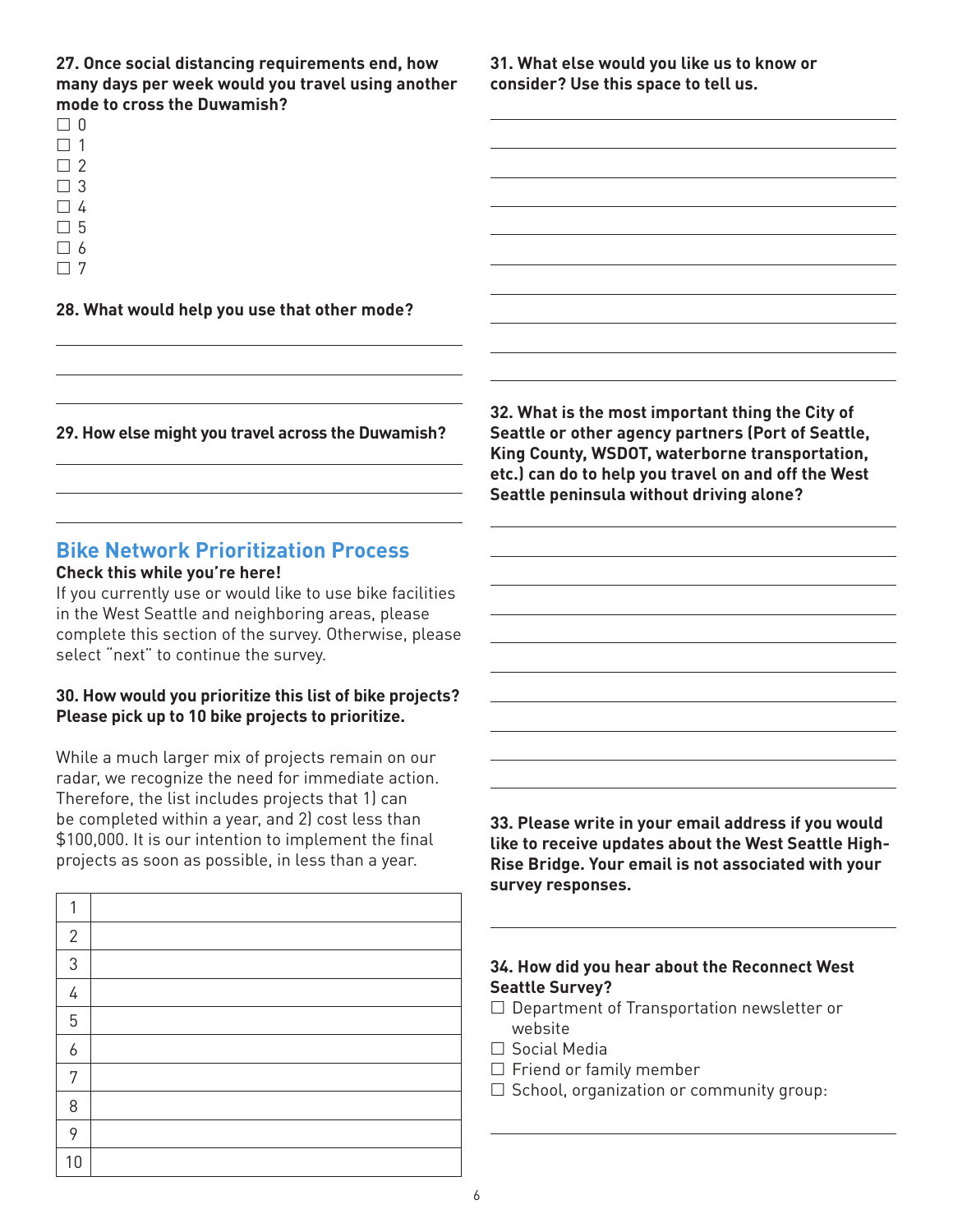# **BIKE**

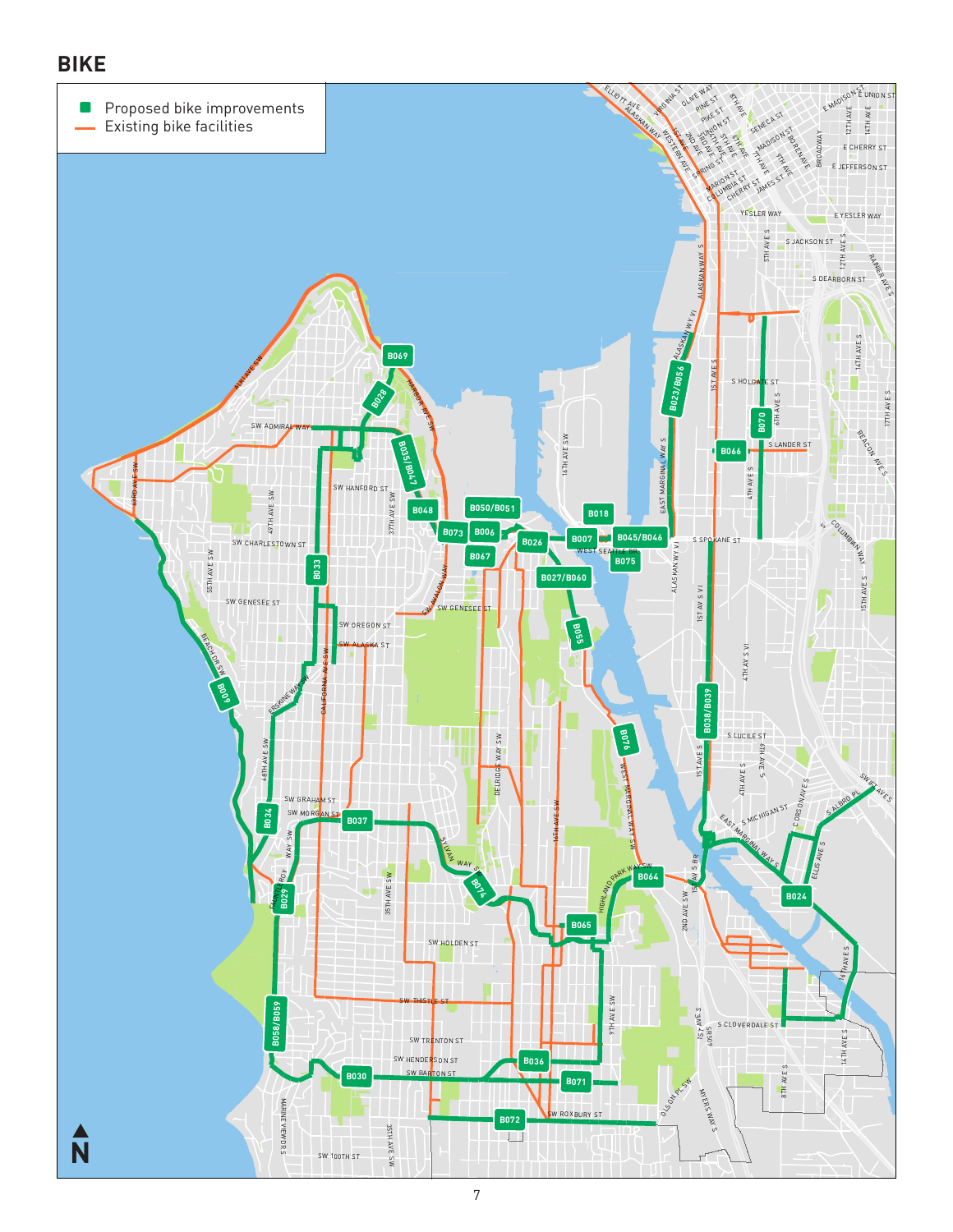| <b>BIKE</b>   |                                                                                                                                                                      |                                                                                                                                                                               |                                  |
|---------------|----------------------------------------------------------------------------------------------------------------------------------------------------------------------|-------------------------------------------------------------------------------------------------------------------------------------------------------------------------------|----------------------------------|
| <b>Map ID</b> | <b>Name</b>                                                                                                                                                          | <b>Project Description</b>                                                                                                                                                    | <b>Source</b>                    |
| B006          | Alki Trail                                                                                                                                                           | Add centerline to manage increased bike<br>volumes                                                                                                                            | Community<br>request             |
| <b>B007</b>   | West Seattle Bridge Trail                                                                                                                                            | Add centerline to manage increased bike<br>volumes                                                                                                                            | Community<br>request             |
| B009          | Beach Dr SW                                                                                                                                                          | Add bike lanes, requires parking removal                                                                                                                                      | BMP, community<br>request        |
| <b>B018</b>   | West Seattle Bridge Trail                                                                                                                                            | Concentrate on safety and wayfinding for biking                                                                                                                               | Community<br>request             |
| B023          | East Marginal Way                                                                                                                                                    | Improvements to existing PBL                                                                                                                                                  | Community<br>request             |
| B026          | Wayfinding and trail striping spot<br>improvements                                                                                                                   | Wayfinding to help users navigate new<br>connections, trail striping to encourage<br>separation between users                                                                 | Community<br>request             |
| B027          | West Marginal Way SW                                                                                                                                                 | PBL on West Marginal Way SW, NGW on Marginal<br>Pl SW, requires lane reduction                                                                                                | BMP, community<br>request        |
| <b>B028</b>   | <b>Fairmount Ave SW</b>                                                                                                                                              | Restrict vehicles from Forest St to just north of<br>Prince St (driveway). Restripe existing speed<br>humps. Add additional 20 mph signs.                                     | <b>BMP</b>                       |
| B029          | Fauntleroy Way SW                                                                                                                                                    | Parking removal and addition of NB buffered bike<br>lane. Addition of SB bike lane from California to<br>47th Ave SW                                                          | <b>BMP</b>                       |
| <b>B030</b>   | SW Barton St/SW Wildwood Pl                                                                                                                                          | Parking removal and addition of Bike lanes or<br><b>PBLs</b>                                                                                                                  | <b>BMP, community</b><br>request |
| B033          | 44th Ave SW                                                                                                                                                          | NGW, enhanced arterial crossings                                                                                                                                              | BMP, community<br>request        |
| B034          | Erskine Way SW/48th Ave SW                                                                                                                                           | Parking removal with addition of bike lanes                                                                                                                                   | <b>BMP</b>                       |
| B035          | SW Admiral Way                                                                                                                                                       | Lane reduction and PBL's in both directions.                                                                                                                                  | <b>BMP</b>                       |
| B036          | SW Barton St/SW Henderson St                                                                                                                                         | Parking removal and PBL's in both directions                                                                                                                                  | <b>BMP, community</b><br>request |
| B037          | SW Morgan St                                                                                                                                                         | Parking removal with addition of bike lanes                                                                                                                                   | <b>BMP</b>                       |
| <b>B038</b>   | 1st Ave S from S Spokane St and the<br>viaduct over the rail yard                                                                                                    | Clear private encroachments and parking on<br>sidewalk zone of west side right-of-way in<br>the blocks, make low-cost sidewalk paving<br>improvements for walking and biking. | Community<br>request             |
| B039          | 1st Ave S Bridge to 1st Ave S                                                                                                                                        | Develop a safe connection from the bridge to the<br>viaduct over the rail yards on 1st Avenue S.                                                                              | BMP, community<br>request        |
| B045          | Add "Do not block" signage and paint<br>on the road at the T18 crossing. Port<br>drayage trucks waiting to enter the<br>terminal have been blocking the<br>crossing. | West Seattle Bridge Trail and Terminal 18 Entry<br>Crossing                                                                                                                   | Community<br>request             |
| B046          | Add a speed hump or raised crosswalk<br>to reduce vehicle speeds                                                                                                     | West Seattle Bridge Trail and SW Spokane Place<br>crossing at Terminal 18                                                                                                     | Community<br>request             |
| B047          | Add downhill bike lane per BMP. [YVYC<br>Bicycle - SW City View & SW Admiral<br>Way]                                                                                 | SW Admiral Way from Fairmount Bridge to SW<br><b>Manning St</b>                                                                                                               | <b>BMP, community</b><br>request |
| B048          | Admiral Way SW                                                                                                                                                       | Concentrate on safety and wayfinding for biking                                                                                                                               | Community<br>request             |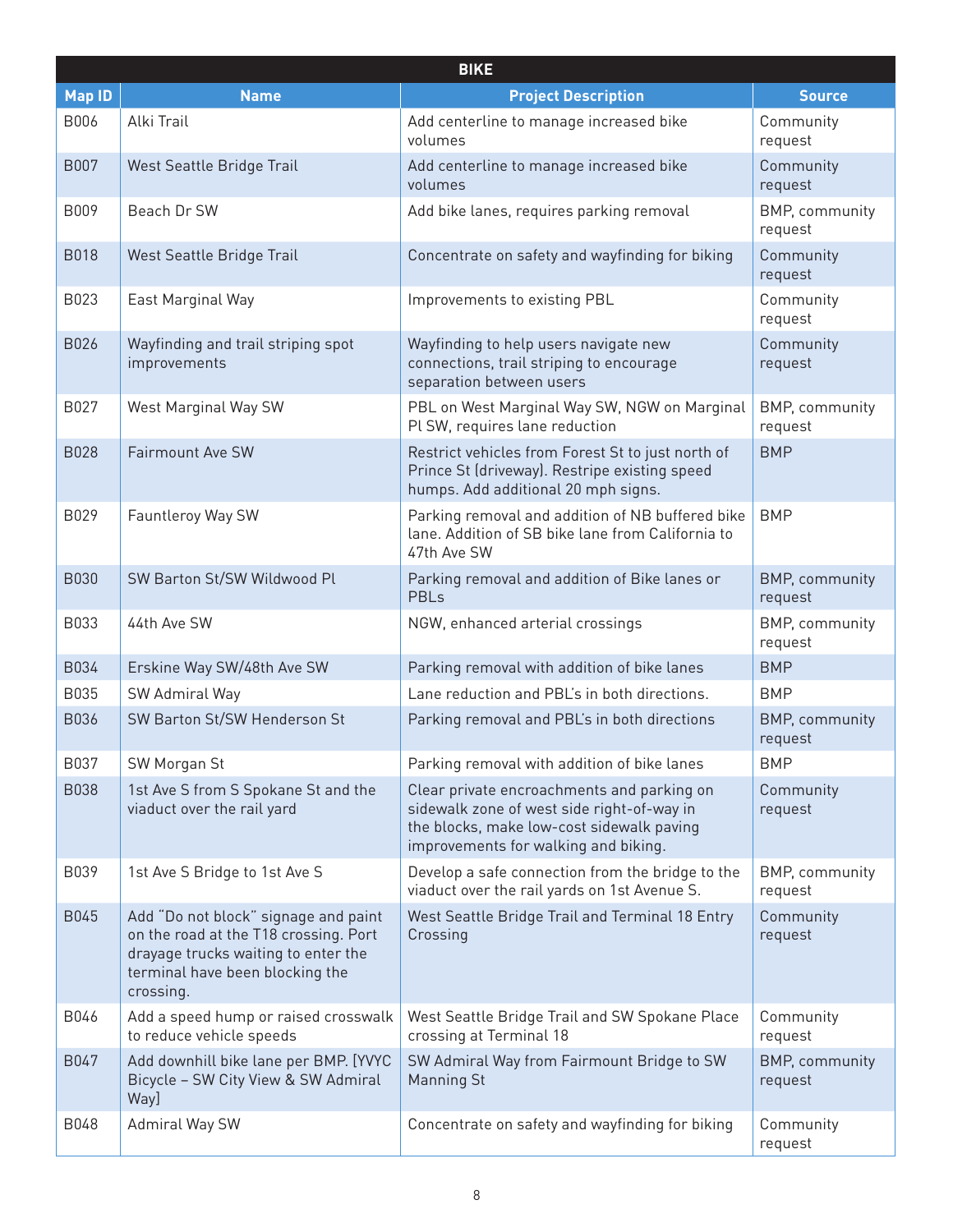|               | <b>BIKE</b>                                                                       |                                                                                                                                                                                                                                                                                                                                                                                                    |                                  |  |
|---------------|-----------------------------------------------------------------------------------|----------------------------------------------------------------------------------------------------------------------------------------------------------------------------------------------------------------------------------------------------------------------------------------------------------------------------------------------------------------------------------------------------|----------------------------------|--|
| <b>Map ID</b> | <b>Name</b>                                                                       | <b>Project Description</b>                                                                                                                                                                                                                                                                                                                                                                         | <b>Source</b>                    |  |
| <b>B050</b>   | Chelan 5-way                                                                      | Concentrate on safety and wayfinding for biking                                                                                                                                                                                                                                                                                                                                                    | Community<br>request             |  |
| B051          | Chelan 5-way                                                                      | Improve wayfinding signage; at the Delridge slip<br>lane crossing, paint a center stripe and arrows<br>on the sidewalk to guide riders to the right of the<br>bike sensor that triggers the flashing beacon;<br>provide a longer curb cut at Delridge intersection<br>for better access from the trail to the bike box;<br>add a bike sensor to the bike box on Chelan Ave<br>SW at SW Spokane St. | Community<br>request             |  |
| <b>B055</b>   | Duwamish Trail railroad track<br>crossing                                         | Replace the crossing at north end of trail. [YVYC<br>Bicycle - 4215 West Marginal Way SW]                                                                                                                                                                                                                                                                                                          | Community<br>request             |  |
| B056          | East Marginal Way S                                                               | Install temporary jersey barriers to separate<br>north-bound bike lane from general purpose<br>lane wherever feasible, but especially north and<br>south of S Hanford St intersection, to prevent<br>drivers from using the bike lane as an extremely<br>dangerous right-side "passing lane". Enforce the<br>"freight only" right turn lane at S Atlantic St.                                      | Community<br>request             |  |
| <b>B058</b>   | Fauntleroy Way SW                                                                 | Clear vegetation overgrowing into the east<br>side bike lane across from the WA State ferry<br>terminal. Fill in gap in uphill unseparated bike<br>lane from SW Thistle to SW Webster opposite<br>Lincoln Park.                                                                                                                                                                                    | Community<br>request             |  |
| B059          | Fauntleroy Way SW                                                                 | Concentrate on safety and wayfinding for biking                                                                                                                                                                                                                                                                                                                                                    | Community<br>request             |  |
| <b>B060</b>   | Fill Duwamish route "missing link".<br>[YVYC Bicycle - 3611 Marginal Place<br>SW] | West Marginal Place SW and 16th Ave SW and<br>17th Ave SW                                                                                                                                                                                                                                                                                                                                          | <b>BMP, community</b><br>request |  |
| B064          | Highland Park Way SW and West<br>Marginal Way SW                                  | Request for better bike lane marking at the<br>intersection with Highland Park Way SW                                                                                                                                                                                                                                                                                                              | Community<br>request             |  |
| B065          | Highland Park Way SW at West<br>Marginal Way SW                                   | Uncover the paved sidewalk buried by dirt and<br>vegetation on north side from intersection up<br>to the entrance of the service road that joins<br>up with the West Duwamish Greenbelt trails to<br>Riverview Playfields, South Seattle College, and<br>the 14th SW / SW Holly trailhead.                                                                                                         | Community<br>request             |  |
| B066          | Lander Street Bridge                                                              | Keep the Detour signs updated. Consider<br>legibility from across the street on 1st Ave side.                                                                                                                                                                                                                                                                                                      | Community<br>request             |  |
| B067          | Nucor Trail connection from Delridge<br>Way SW to Alki Trail                      | Concentrate on safety and wayfinding for biking                                                                                                                                                                                                                                                                                                                                                    | Community<br>request             |  |
| B069          | Seacrest Water Taxi Terminal                                                      | Concentrate on safety and wayfinding for biking                                                                                                                                                                                                                                                                                                                                                    | Community<br>request             |  |
| <b>B070</b>   | SODO LRT Station and SODO Trail                                                   | Concentrate on safety and wayfinding for biking                                                                                                                                                                                                                                                                                                                                                    | Community<br>request             |  |
| B071          | SW Barton St from 8th Ave SW to 21st<br>Ave SW                                    | Install speed humps along SW Barton St                                                                                                                                                                                                                                                                                                                                                             | <b>BMP</b>                       |  |
| B072          | <b>SW Roxbury St</b>                                                              | Complete the bike lanes, even if not fully<br>protected. Resurfacing and painting is doable<br>without reducing traffic lanes.                                                                                                                                                                                                                                                                     | BMP, community<br>request        |  |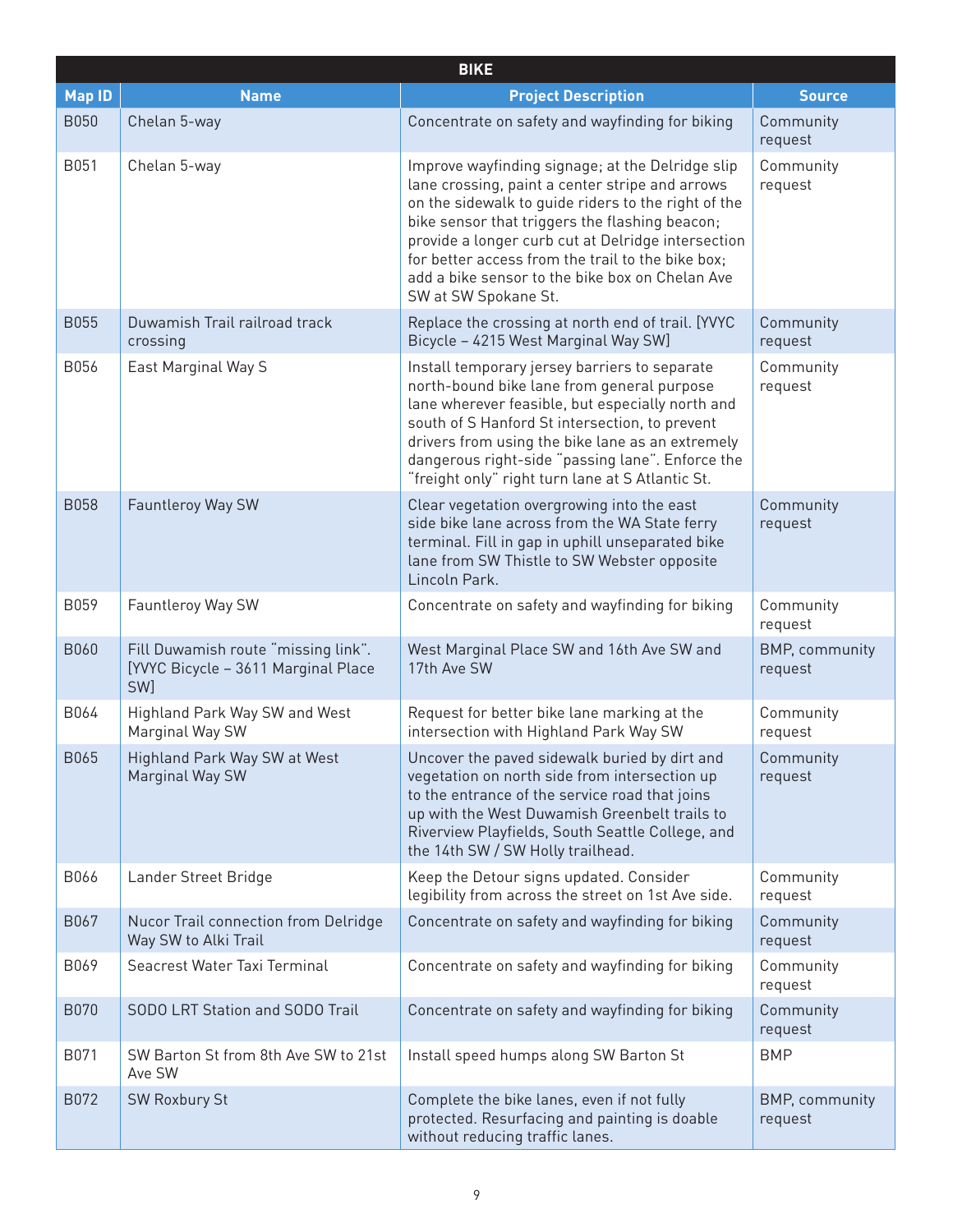| <b>BIKE</b>   |                                                                              |                                                                                                                                                                                                                                                                                                                                                                                                                                                                                                                                                                                               |                                  |
|---------------|------------------------------------------------------------------------------|-----------------------------------------------------------------------------------------------------------------------------------------------------------------------------------------------------------------------------------------------------------------------------------------------------------------------------------------------------------------------------------------------------------------------------------------------------------------------------------------------------------------------------------------------------------------------------------------------|----------------------------------|
| <b>Map ID</b> | <b>Name</b>                                                                  | <b>Project Description</b>                                                                                                                                                                                                                                                                                                                                                                                                                                                                                                                                                                    | <b>Source</b>                    |
| B073          | SW Spokane St and SW Harbor SW<br>and Avalon Way SW                          | Route finding signs for the left turn bike lane<br>from the trail. Replace the missing placard from<br>the bike crossing beg button. Change the NO<br>TURN ON RED to illuminate during the all-red<br>phase prior to the bike signal turning green.                                                                                                                                                                                                                                                                                                                                           | Community<br>request             |
| B074          | Sylvan Way SW and SW Orchard St and<br>east to Highland Park Way SW          | Build a combination of protected bike lanes and<br>off-street walking/biking paths, to connect from<br>35th Ave SW at High Point down to Delridge<br>Way SW and up to 16th Ave SW and South<br>Seattle College, and connecting down to the<br>Duwamish Trail via Highland Park Way. This<br>is a key eastwest route serving disadvantaged<br>neighborhoods. Consider a parallel route option<br>using neighborhood greenway treatment on NE<br>leg of SW Orchard to 18th SW to SW Webster to<br>11th SW to SW Holden, in lieu of bike lanes on<br>Dumar Way SW and SW Holden west of 11th SW. | <b>BMP, community</b><br>request |
| B075          | Terminal 18 trail crossings on Harbor<br>Island; on East Marginal Way        | Concentrate on safety and wayfinding for biking                                                                                                                                                                                                                                                                                                                                                                                                                                                                                                                                               | Community<br>request             |
| <b>B076</b>   | West Marginal Way SW                                                         | Clear vegetation and private encroachments on<br>west side pedestrian pathway and sidewalk.                                                                                                                                                                                                                                                                                                                                                                                                                                                                                                   | Community<br>request             |
| B079          | Various Neighborhood Greenway<br>routes (locations TBD, not shown on<br>map) | Protect Neighborhood Greenway streets near<br>alternate routes from cut-through traffic, to<br>keep them safe for residents and for walking and<br>biking by people of all ages and abilities.                                                                                                                                                                                                                                                                                                                                                                                                | Community<br>request             |